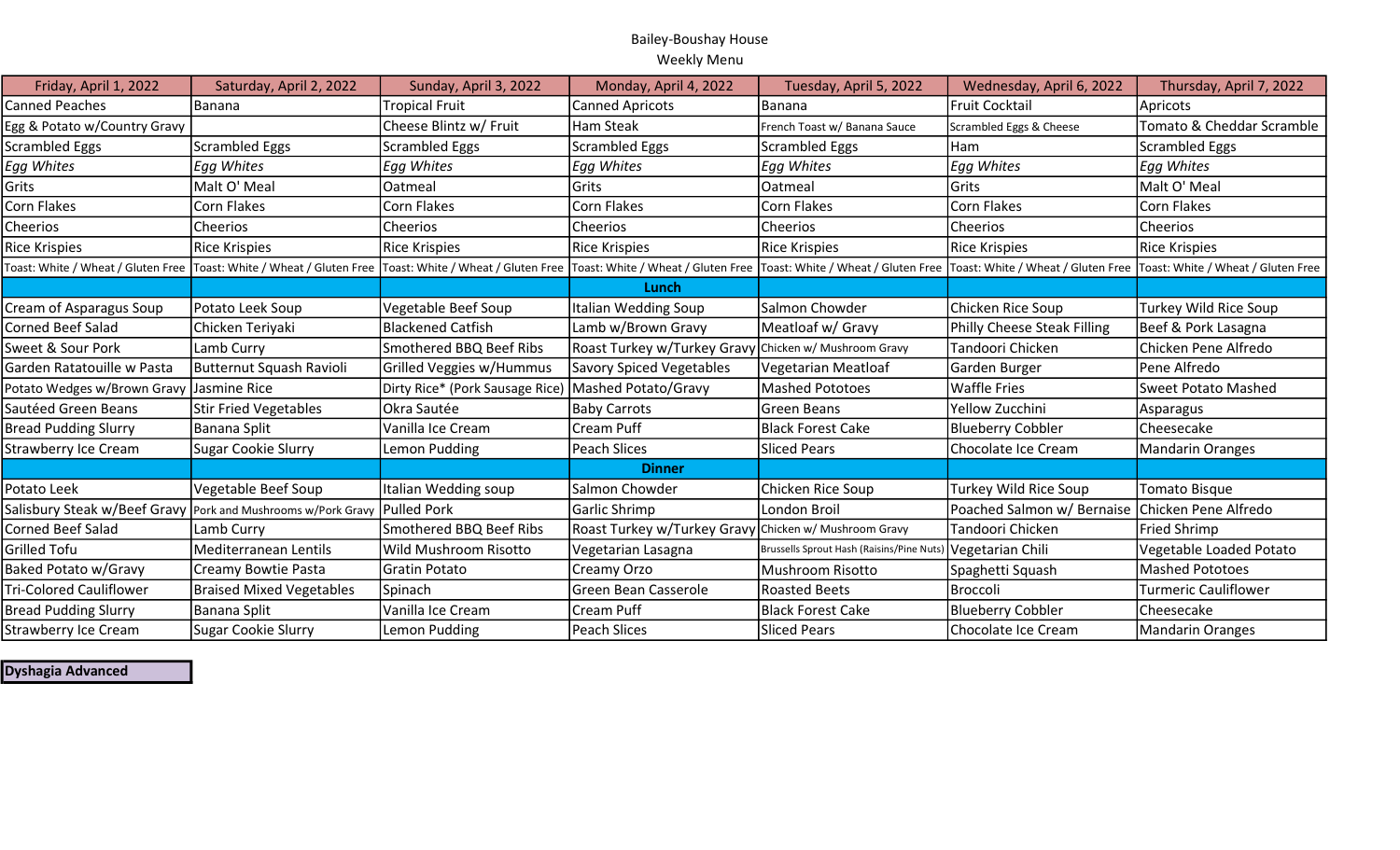| Friday, April 8, 2022           | Saturday, April 9, 2022                                                                                  | Sunday, April 10, 2022      | Monday, April 11, 2022                            | Tuesday, April 12, 2022                         | Wednesday, April 13, 2022       | Thursday, April 14, 2022                                                                                                                    |
|---------------------------------|----------------------------------------------------------------------------------------------------------|-----------------------------|---------------------------------------------------|-------------------------------------------------|---------------------------------|---------------------------------------------------------------------------------------------------------------------------------------------|
| Banana                          | Fresh Melon                                                                                              | <b>Canned Pears</b>         | <b>Canned Peaches</b>                             | Banana                                          | Tropical Fruit (can)            | <b>Canned Apricots</b>                                                                                                                      |
| Frittata                        | Mushroom/Swiss omelet                                                                                    | <b>Blueberry Pancake</b>    | Quiche Lorraine                                   | Scrambled Eggs w/ Cheese                        | Fried Egg                       | Hard Boiled Egg                                                                                                                             |
| Sausage Links                   | <b>Scrambled Eggs</b>                                                                                    | Sausage Patty               | Mashed Potatoes/Country Gravy Scrambled Eggs      |                                                 | Chicken Apple Sausage           | <b>Scrambled Eggs</b>                                                                                                                       |
| <b>Egg Whites</b>               | Egg Whites                                                                                               | <b>Egg Whites</b>           | Egg Whites                                        | Egg Whites                                      | <b>Egg Whites</b>               | <b>Egg Whites</b>                                                                                                                           |
| Oatmeal                         | Grits                                                                                                    | Oatmeal                     | Cream Of Wheat                                    | Oatmeal                                         | Malt O Meal                     | Oatmeal                                                                                                                                     |
| Corn Flakes                     | Corn Flakes                                                                                              | Corn Flakes                 | Corn Flakes                                       | Corn Flakes                                     | Corn Flakes                     | Corn Flakes                                                                                                                                 |
| Cheerios                        | Cheerios                                                                                                 | Cheerios                    | Cheerios                                          | <b>Cheerios</b>                                 | Cheerios                        | Cheerios                                                                                                                                    |
| <b>Rice Krispies</b>            | <b>Rice Krispies</b>                                                                                     | <b>Rice Krispies</b>        | <b>Rice Krispies</b>                              | <b>Rice Krispies</b>                            | <b>Rice Krispies</b>            | <b>Rice Krispies</b>                                                                                                                        |
|                                 | Toast: White / Wheat / Gluten Free Toast: White / Wheat / Gluten Free Toast: White / Wheat / Gluten Free |                             |                                                   |                                                 |                                 | Toast: White / Wheat / Gluten Free Toast: White / Wheat / Gluten Free Toast: White / Wheat / Gluten Free Toast: White / Wheat / Gluten Free |
|                                 |                                                                                                          |                             | Lunch                                             |                                                 |                                 |                                                                                                                                             |
| Salmon Chowder                  | <b>Tomato Soup</b>                                                                                       | <b>Turkey Vegetable</b>     | Ham & Split Pea                                   | Chicken Tortilla Soup                           | <b>Roasted Cauliflower Soup</b> | Chicken Gumbo Soup                                                                                                                          |
| Salisbury Steak w/Gravy         | Ham Salad                                                                                                | Meatballs w/Marinara Sauce  | Lemon Butter Baked Salmon                         | Gyro Salad w/tzatziki Sauce                     | Turkey Pot Pie                  | Pork Loin w/Gravy                                                                                                                           |
| Cuban Pork Salad                | Chicken Cacciatori (Chix& Tomato) Lamb Stew                                                              |                             | Jamaican Style Chicken                            | Grilled Pork Tenderloin w/Pork Gravy Beef Chili |                                 | Cheesy Beef                                                                                                                                 |
| Egg Salad                       | Baked Penne & White Sauce                                                                                | Vegetable/Chickpea Sautée   | Egg & Cheese Casserole                            | Macaroni & Cheese                               | Vegetarian Casserole            | Garden Burger Patty w/Gravy                                                                                                                 |
| Egg Noodle                      | Penne Pasta w/White Sauce                                                                                | Spaghetti                   | Parmesan Rice Cake                                | Mashed Potatoes w/Gravy                         |                                 | Pappardelle (pasta)                                                                                                                         |
| <b>Steamed Mixed Vegetables</b> | Winter Squash Blend*                                                                                     | <b>Steamed Broccoli</b>     | Carrots                                           | Sautéed Green Beans                             | <b>Baby Carrots</b>             | <b>Baked Yams</b>                                                                                                                           |
| <b>Boston Cream Pie</b>         | Devil's Food Cake Slurry                                                                                 | <b>Sugar Cookie Slurry</b>  | Peach Crumble a la Mode                           | Jello Cake Slurry                               | Chocolate Chip Cookie Slurry    | Apple Strudel Slurry                                                                                                                        |
| Rainbow Sorbet                  | Jell-O                                                                                                   | <b>Canned Pears</b>         | Vanilla Ice Cream                                 | <b>Pears</b>                                    | <b>Sliced Peaches</b>           | <b>Apricot Halves</b>                                                                                                                       |
|                                 |                                                                                                          |                             | <b>Dinner</b>                                     |                                                 |                                 |                                                                                                                                             |
| <b>Tomato Soup</b>              | Turkey Vegetable Soup                                                                                    | Ham & Split Pea             | Chicken Tortilla Soup                             | <b>Roasted Cauliflower soup</b>                 | Chicken Gumbo Soup              | Coconut Chicken Thai                                                                                                                        |
| Chicken Tenders w/Gravy         | Shrimp & Chicken Rice Stew                                                                               | Pork w/Pico de Gallo        | Roast Beef w/Au Jus                               | Almond Chicken w/Chicken Gravy Beef Chili       |                                 | Smothered BBQ Chicken                                                                                                                       |
| Cuban Pork Salad                | Beef Rolls w/Beef Gravy                                                                                  | Meatballs w/Marinara Sauce  | Lemon Butter Baked Salmon                         | Gyro Salad w/tzatziki Sauce                     | Chicken Salad                   | Pork Loin w/Gravy                                                                                                                           |
| Scrambled Eggs w/Cheese         | <b>Grilled Veggies</b>                                                                                   | <b>Seasoned Black Beans</b> | Spanish Frittata                                  | Wild Mushroom Gnocchi                           | Mashed Potatoes w/Veggies       | Vegetarian Lasagna                                                                                                                          |
| Mashed Potatoes w/Gravy         | Turmeric Rice                                                                                            | <b>Black Beans</b>          | Garlic Mashed Potato w/Gravy Steamed Rice w/Gravy |                                                 | <b>Roasted Red Potato</b>       | <b>Baked Beans</b>                                                                                                                          |
| Green Beans                     | Carrots                                                                                                  | Cauliflower & Cheese Sauce  | Turnips                                           | Asian Vegetable Medley                          | Green Beans                     | <b>Mashed Potatoes</b>                                                                                                                      |
| <b>Boston Cream Pie</b>         | Devil's Food Cake Slurry                                                                                 | Sugar Cookie Slurry         | Peach Crumble a la Mode                           | Jello Cake Slurry                               | Chocolate Chip Cookie Slurry    | Apple Strudel Slurry                                                                                                                        |
| Rainbow Sorbet                  | Jell-O                                                                                                   | <b>Canned Pears</b>         | Vanilla Ice Cream                                 | Pears                                           | <b>Sliced Peaches</b>           | <b>Apricot Halves</b>                                                                                                                       |
| <b>Dysphagia Advanced</b>       |                                                                                                          |                             |                                                   |                                                 |                                 |                                                                                                                                             |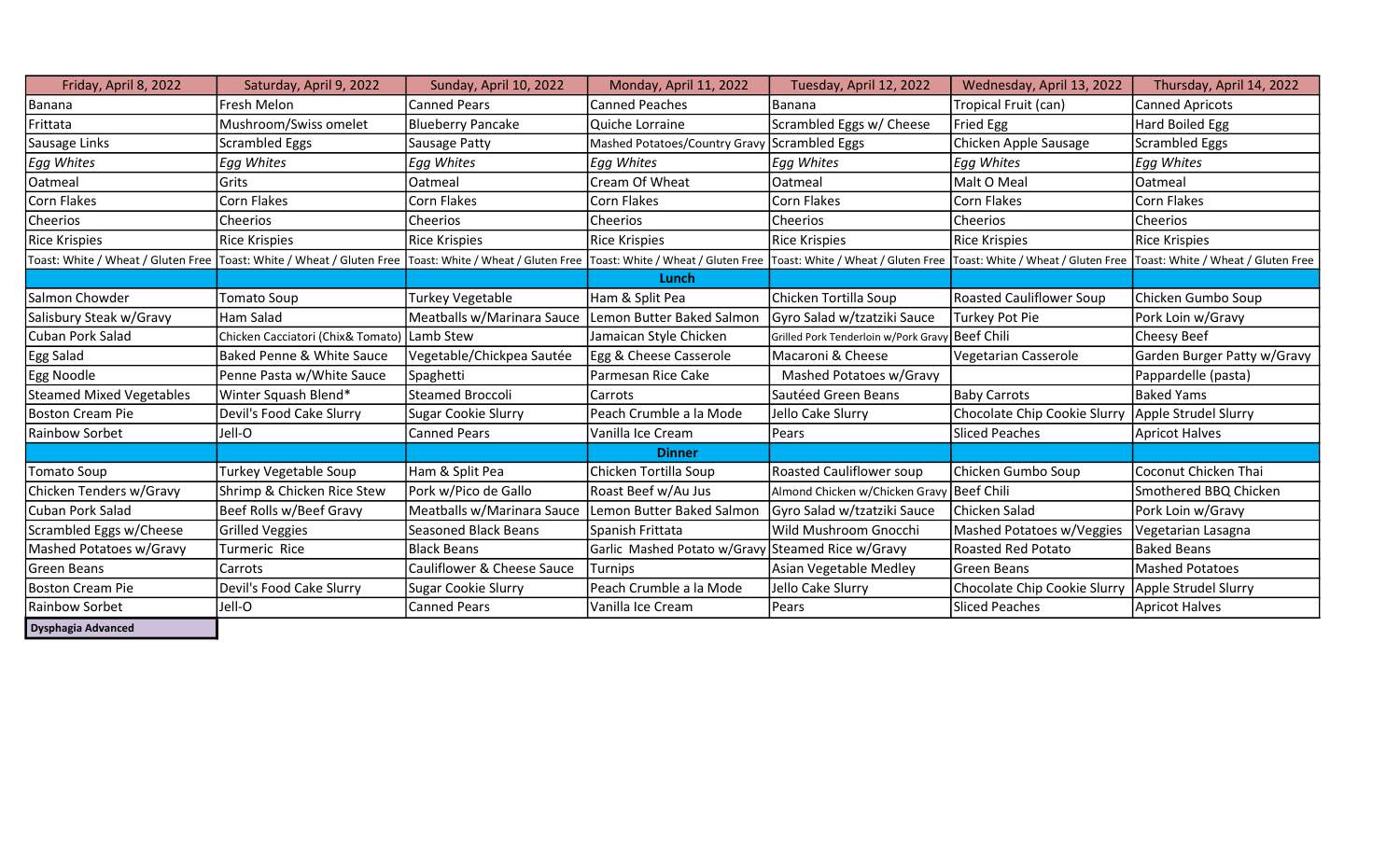## Bailey Boushay House Weekly Menus

| Friday, April 15, 2022                         | Saturday, April 16, 2022                          | Sunday, April 17, 2022      | Monday, April 18, 2022           | Tuesday, April 19, 2022                     | Wednesday, April 20, 2022                                                                                                                                                                                                      | Thursday, April 21, 2022         |
|------------------------------------------------|---------------------------------------------------|-----------------------------|----------------------------------|---------------------------------------------|--------------------------------------------------------------------------------------------------------------------------------------------------------------------------------------------------------------------------------|----------------------------------|
| Banana                                         | Fresh Melon                                       | <b>Canned Pears</b>         | <b>Canned Peaches</b>            | Banana                                      | Tropical Fruit (can)                                                                                                                                                                                                           | <b>Canned Apricots</b>           |
| Ham & Cheese Scramble                          | French Toast w/ Berries                           |                             | Pancakes w/Hot Syrup             | Scrambled Eggs w/Hollandaise Sauce          | <b>Fried Eggs</b>                                                                                                                                                                                                              |                                  |
| Sausage Links                                  |                                                   | Chicken Apple Sausage       |                                  | Sausage Links                               | Hash browns w/Country Gravy Ham                                                                                                                                                                                                |                                  |
| <b>Scrambled Eggs</b>                          | Scrambled Eggs                                    | <b>Scrambled Eggs</b>       | <b>Scrambled Eggs</b>            | Scrambled Eggs                              | Scrambled Eggs                                                                                                                                                                                                                 | <b>Scrambled Eggs</b>            |
| Egg Whites                                     | <b>Egg Whites</b>                                 | Egg Whites                  | Egg Whites                       | <b>Egg Whites</b>                           | Egg Whites                                                                                                                                                                                                                     | <b>Egg Whites</b>                |
| Oatmeal                                        | lGrits                                            | Malt O meal                 | Cream of Wheat                   | Oatmeal                                     | lMalt O Meal                                                                                                                                                                                                                   | Oatmeal                          |
| Corn Flakes                                    | Corn Flakes                                       | Corn Flakes                 | <b>Corn Flakes</b>               | Corn Flakes                                 | Corn Flakes                                                                                                                                                                                                                    | <b>Corn Flakes</b>               |
| Cheerios                                       | Cheerios                                          | Cheerios                    | Cheerios                         | Cheerios                                    | Cheerios                                                                                                                                                                                                                       | Cheerios                         |
| <b>Rice Krispies</b>                           | Rice Krispies                                     | Rice Krispies               | <b>Rice Krispies</b>             | Rice Krispies                               | Rice Krispies                                                                                                                                                                                                                  | <b>Rice Krispies</b>             |
|                                                |                                                   |                             |                                  |                                             | Toast: White / Wheat / Gluten Free  Toast: White / Wheat / Gluten Free  Toast: White / Wheat / Gluten Free  Toast: White / Wheat / Gluten Free  Toast: White / Wheat / Gluten Free  Toast: White / Wheat / Gluten Free  Toast: |                                  |
|                                                |                                                   |                             | Lunch                            |                                             |                                                                                                                                                                                                                                |                                  |
| Coconut Chicken Thai Soup                      | Tomato Bisque                                     | Butternut squash soup       | Southwest Chili                  | Cream of Mushroom Soup                      | Potato Chowder                                                                                                                                                                                                                 | French Onion Soup                |
|                                                |                                                   |                             | Roasted Beet & Goat Cheese Salad |                                             |                                                                                                                                                                                                                                |                                  |
| Mongolian Beef w/Beef Sauce                    | Lemon Baked Cod                                   | <b>Roasted Cornish Hen</b>  | Lemon & Butter Shrimp            | Fried Chicken w/Brown Gravy Veal Parmesan   |                                                                                                                                                                                                                                | Garlic Chicken Breast w/Alfredo  |
| Chicken & Chive Dumplings                      | Roasted Pork Loin w/Pork Gravy Breakfast Casserol |                             | Honey Baked Ham w/Pork Gravy     | Beef Lasagna                                | Lemon Baked Cod                                                                                                                                                                                                                | Pork Adobo (Mexican)             |
| Eggplant Parmesan                              | Cheese Enchilada                                  | Manicotti Florentine        | Tofu Pad Thai                    | Cheese Lasagna                              | Pasta Primavera w/ Pesto                                                                                                                                                                                                       | Creamy Pesto Pasta               |
| <b>Fried Rice</b>                              | Mashed Potatoes w/Pork Gravy Fingerling Potaotes  |                             | Sweet Potato                     | Macaroni & Cheese                           | <b>Herb Buttered Rice</b>                                                                                                                                                                                                      | Fettuccini w/Alfredo Sauce       |
| Green Beans                                    | California Vegetables                             | Carrots                     | <b>Steamed Broccoli</b>          | Italian Green Beans                         | Assorted Vegetables                                                                                                                                                                                                            | Zucchini                         |
| Yellow Cake w/Vanilla Frosting Tapioca Pudding |                                                   | Upside Down Cake            | <b>Fruit Pie</b>                 | Banana Pudding                              | Lemon Cake Slurry                                                                                                                                                                                                              | <b>Chocolate Cake Slurry</b>     |
| Vanilla Ice Cream                              | Peach Slices                                      | <b>Fruit Cocktail</b>       | Chocolate Chip Cookie Slurry     | Apricots                                    | Jell-O                                                                                                                                                                                                                         | Rainbow Sorbet                   |
|                                                |                                                   |                             | <b>Dinner</b>                    |                                             |                                                                                                                                                                                                                                |                                  |
| Tomato Bisque                                  | Butternut Squash Soup                             | Southwest Chili             | Cream of Mushroom                | Potato Chowder                              | French Onion Soup                                                                                                                                                                                                              | <b>Roasted Red Pepper Bisque</b> |
|                                                |                                                   |                             | Roasted Beet & Goat Cheese Salad |                                             |                                                                                                                                                                                                                                |                                  |
| Rockfish w/Shrimp                              | Chessy Beef                                       | Chicken Mac & Cheese        | Turkey a la king                 | Red Beans & Pork                            | Beef Pot Roast w/Au Jus                                                                                                                                                                                                        | Steak w/Steak Sauce              |
| <b>Chicken &amp; Chive Dumplings</b>           | Roasted Pork Loin w/Pork Gravy Beef Enchiladas    |                             | Lemon & Butter Shrimp            | Fried Chicken w/Brown Gravy Lemon Baked Cod |                                                                                                                                                                                                                                | Pork Adobo (Mexican)             |
| Grilled Vegetables w/Hummus                    | Macaroni & Cheese                                 | Vegetarian Lasagna          | Tofu & Vegetables                | <b>Vegetarian Red Beans</b>                 | Tofu Stir fry                                                                                                                                                                                                                  | Vegetable Curry                  |
| <b>White Rice</b>                              | Lyonnaise Potatoes                                | Egg Noodles                 | Linguini                         | Roasted Red Potato w/Gravy                  | Mashed Potatoes w/Gravy                                                                                                                                                                                                        | Basmati Rice                     |
| <b>Baby Carrots</b>                            | Peas & Carrots                                    | <b>Roasted Dill Carrots</b> | <b>Braised Vegetables</b>        | <b>Roasted Cauliflower</b>                  | Carrot, Onion, Celery                                                                                                                                                                                                          | Seasonal Vegetables              |
| Yellow Cake w/Vanilla Frosting Tapioca Pudding |                                                   | <b>Brownie Slurry</b>       | Fruit Pie                        | Banana Pudding                              | Lemon Cake Slurry                                                                                                                                                                                                              | Chocolate Cake Slurry            |
| Vanilla Ice Cream                              | Peach Slices                                      | Fruit Cocktail              | Chocolate Chip Cookie Slurry     | Apricots                                    | Jell-O                                                                                                                                                                                                                         | Rainbow Sorbet                   |
| <b>Dysphagia Advanced</b>                      |                                                   |                             |                                  |                                             |                                                                                                                                                                                                                                |                                  |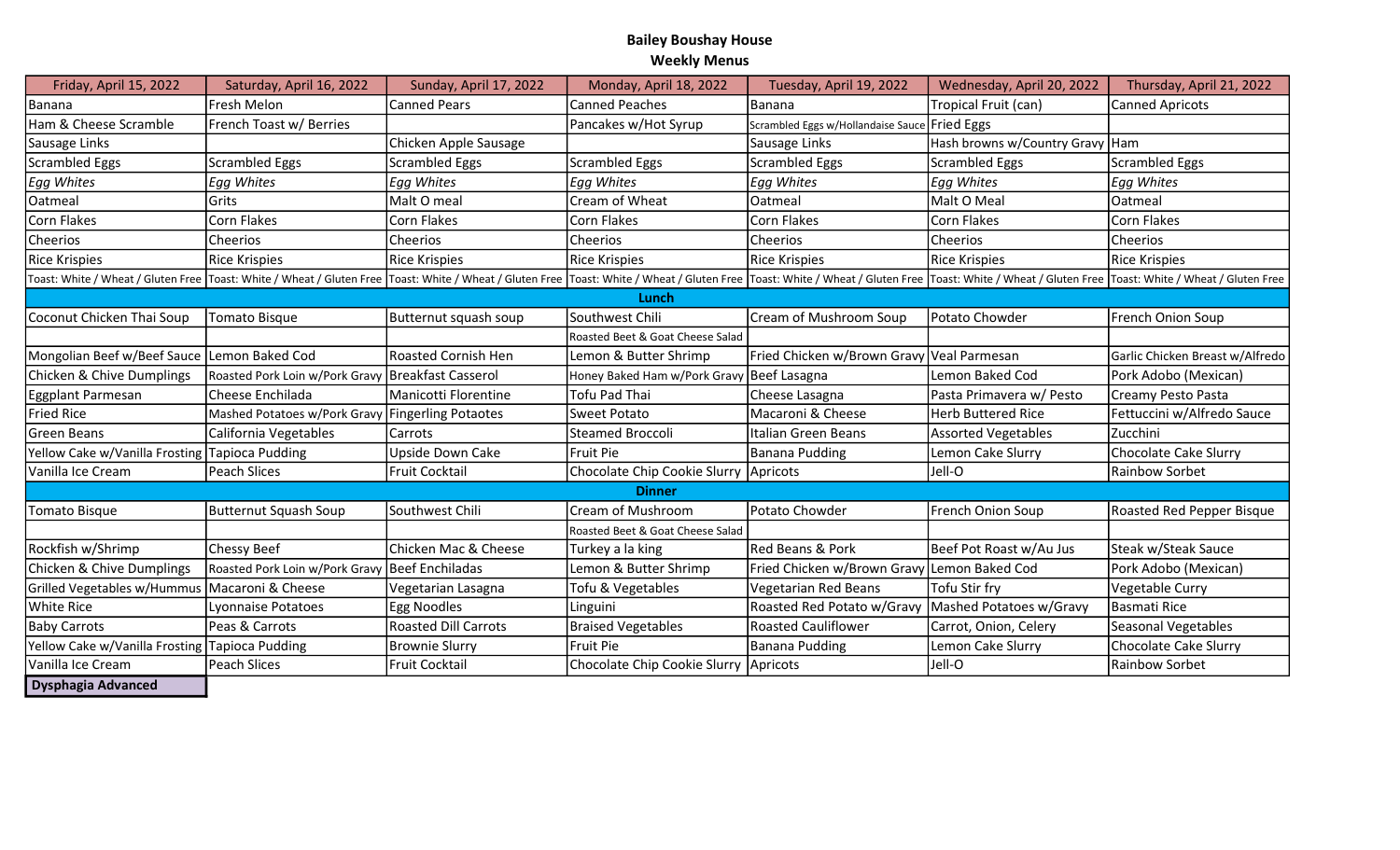| Friday, April 22, 2022      | Saturday, April 23, 2022                                                                                                                                                                                                       | Sunday, April 24, 2022 | Monday, April 25, 2022         | Tuesday, April 26, 2022     | Wednesday, April 27, 2022      | Thursday, April 28, 2022          |
|-----------------------------|--------------------------------------------------------------------------------------------------------------------------------------------------------------------------------------------------------------------------------|------------------------|--------------------------------|-----------------------------|--------------------------------|-----------------------------------|
| Banana                      | Fresh Melon                                                                                                                                                                                                                    | Pears                  | Fresh Pineapple                | Banana                      | Tropical Fruit (Can)           | <b>Mixed Berries</b>              |
| Fried Eggs w/ Salsa         | <b>Biscuits &amp; Gravy</b>                                                                                                                                                                                                    | Blintz & Fruit Sauce   | Ham & Swiss Eggs               | Corned Beef Hash            | Banana Pancakes                | <b>Eggs Benedict</b>              |
|                             | Sausage Link                                                                                                                                                                                                                   | Chicken Apple Sausage  |                                | Sausage Patty               | Ham                            |                                   |
| Home Potatoes               | <b>Home Potatoes</b>                                                                                                                                                                                                           | Home Potatoes          | <b>Home Potatoes</b>           | <b>Home Potatoes</b>        | <b>Home Potatoes</b>           | Home Potatoes                     |
| Egg Whites                  | <b>Egg Whites</b>                                                                                                                                                                                                              | Egg Whites             | Egg Whites                     | <b>Egg Whites</b>           | <b>Egg Whites</b>              | <b>Egg Whites</b>                 |
| Oatmeal                     | Grits                                                                                                                                                                                                                          | Malt O Meal            | Cream of Wheat                 | Oatmeal                     | Malt O Meal                    | Oatmeal                           |
| <b>Scrambled Eggs</b>       | <b>Scrambled Eggs</b>                                                                                                                                                                                                          | Scrambled Eggs         | Scrambled Eggs                 | <b>Scrambled Eggs</b>       | Scrambled Eggs                 | <b>Scrambled Eggs</b>             |
| Corn Flakes                 | Corn Flakes                                                                                                                                                                                                                    | Corn Flakes            | Corn Flakes                    | Corn Flakes                 | <b>Corn Flakes</b>             | Corn Flakes                       |
| Cheerios                    | Cheerios                                                                                                                                                                                                                       | Cheerios               | Cheerios                       | Cheerios                    | Cheerios                       | Cheerios                          |
| <b>Rice Krispies</b>        | <b>Rice Krispies</b>                                                                                                                                                                                                           | <b>Rice Krispies</b>   | Rice Krispies                  | <b>Rice Krispies</b>        | <b>Rice Krispies</b>           | <b>Rice Krispies</b>              |
|                             | Toast: White / Wheat / Gluten Free  Toast: White / Wheat / Gluten Free  Toast: White / Wheat / Gluten Free  Toast: White / Wheat / Gluten Free  Toast: White / Wheat / Gluten Free  Toast: White / Wheat / Gluten Free  Toast: |                        |                                |                             |                                |                                   |
|                             |                                                                                                                                                                                                                                |                        | Lunch                          |                             |                                |                                   |
| Cream of Broccoli           | Lentil Soup                                                                                                                                                                                                                    | Chicken Posole Soup    | Minestrone                     | Beef Barley                 | Cream of Chicken Soup          | Carrot Ginger Soup                |
| Chicken Pesto Panini        | Chicken Fajitas                                                                                                                                                                                                                | Pork Bolognese         | Broccoli Beef                  | <b>Tuna Melt</b>            | Chicken w/ Tomato Olive Sauce  | French Dip Filling                |
| Turkey Chili                | <b>Stuffed Cabbage Roll</b>                                                                                                                                                                                                    | Captain's Plate        | Chicken Chow Mein              | Chicken Pot Pie             | Pork Chop                      | Chicken Marsala                   |
| Vegeterian Chili            | Roasted Pepper Torta                                                                                                                                                                                                           | Vegetable Ragu         | Veggie Chow Mein               | <b>Grilled Cheese</b>       | Portabello Burger              | Caesar Wrap                       |
| <b>Sweet Potato Fries</b>   | Spanish Rice                                                                                                                                                                                                                   | Pappardelle Pasta      | White Rice                     | <b>Garlic Fries</b>         | Spatzle                        | <b>Onion Rings</b>                |
| Three Bean Salad            | <b>Buttered Chayoute</b>                                                                                                                                                                                                       | <b>Broccolini</b>      | Stir Fry Veg                   | Corn                        | Cauliflower                    | Swiss Chard                       |
| <b>Strawberry ShortCake</b> | Apple Pie                                                                                                                                                                                                                      | Tirimisu               | Pumkin Bar                     | Carrot Cake                 | Mixed Berry Crisp              | Lemon Meringue Pie                |
| Fresh Apple                 | fruit Cocktail                                                                                                                                                                                                                 | Pears                  | Mandarin Oranges               | Peach Slices                | Vanilla Ice Cream              | Ambrosia Fruit Salad              |
|                             |                                                                                                                                                                                                                                |                        | <b>Dinner</b>                  |                             |                                |                                   |
| Lentil Soup                 | Chicken Posole Soup                                                                                                                                                                                                            | Minestrone             | <b>Beef Barley</b>             | Cream of Chicken Soup       | Cream of Broccoli              | Roasted Red Pepper Bisque         |
| <b>Turkey Chili</b>         | Tuna Casserole                                                                                                                                                                                                                 | <b>Beef Stroganoff</b> | Lemon Baked Chicken            | <b>Tuna Melt Filling</b>    | <b>Herb Buttered Trout</b>     | Chicken Marsala                   |
| Pesto Prawns                | <b>Stuffed Cabbage Roll</b>                                                                                                                                                                                                    | Pork Bolognese         | Chicken Chow Mein              | Chicken Pot Pie             | Pork Chop                      | Salmon                            |
| Polenta & Vegetables        | Vegetable Samosa                                                                                                                                                                                                               | Baked Ziti Pasta       | Veggie Pizza                   | Saffron Rice Stuffed Pepper | Roasted Eggplant w/Green Salsa | Fettuccini Pesto                  |
| Lemon Potatoes              | Latke Potato Cake                                                                                                                                                                                                              | <b>Egg Noodles</b>     | Parsnip Potato Puree           | <b>Mashed Potatoes</b>      | Farro                          | Parmesan Risotto                  |
| Cauliflower                 | Peas                                                                                                                                                                                                                           | Italian Green Beans    | <b>Roasted Brussel Sprouts</b> | Sauteèd Spinach             | Snap Peas                      | <b>Green Beans &amp; Tomatoes</b> |
| <b>Strawberry ShortCake</b> | Apple Pie                                                                                                                                                                                                                      | Tiramisu               | Pumkin Bar                     | Carrot Cake                 | Mixed Berry Crisp              | Lemon Meringue Pie                |
| Fresh Apple                 | fruit Cocktail                                                                                                                                                                                                                 | Pears                  | Mandarin Oranges               | Peach Slices                | Vanilla Ice Cream              | Ambrosia Fruit Salad              |
| <b>Dysphagia Advanced</b>   |                                                                                                                                                                                                                                |                        |                                |                             |                                |                                   |